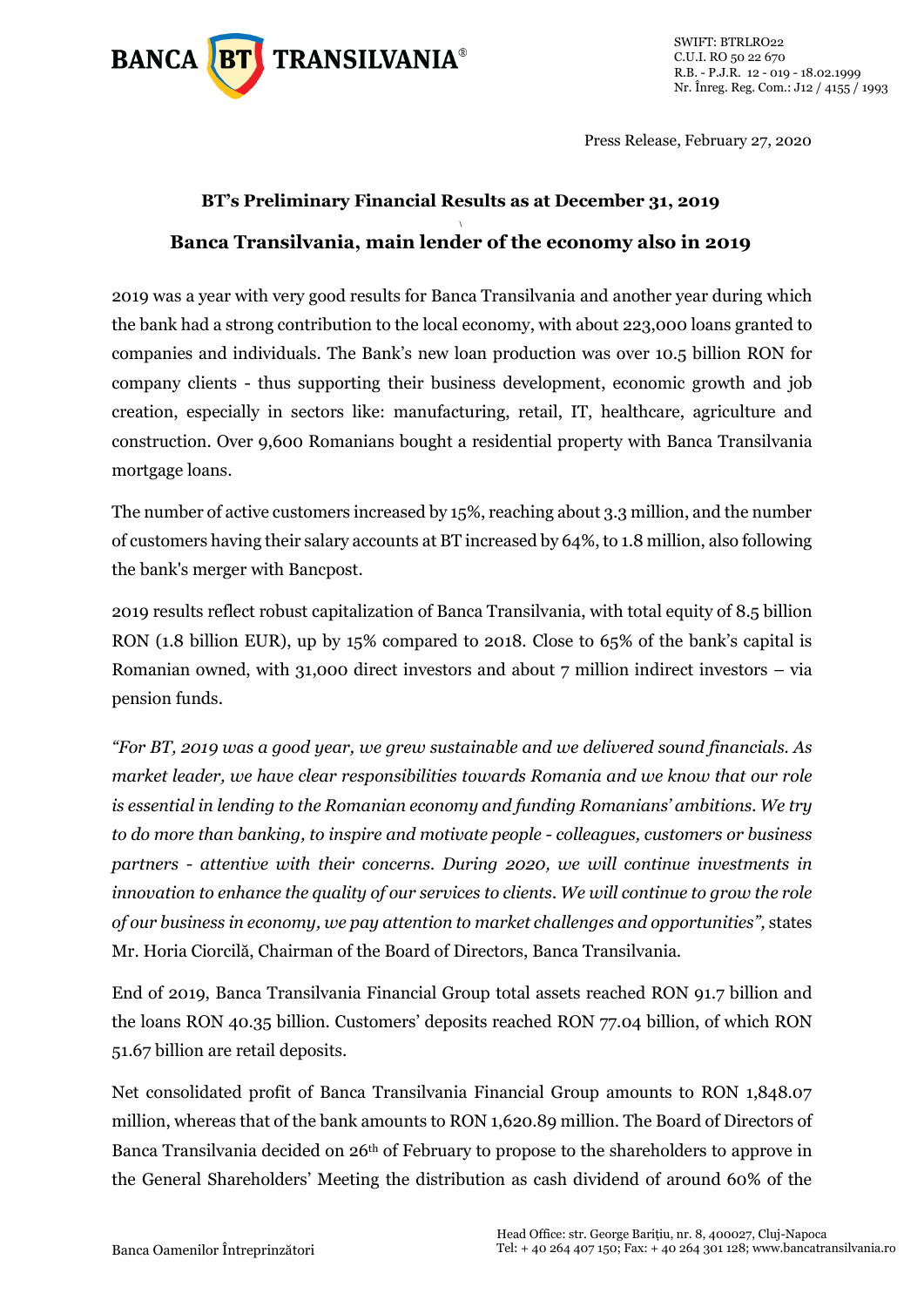

distributable retained earnings related to 2019 results. The tax on the annual assets amounted to 103.6 million RON. Efficiency and business consolidation contributed to the growth of the operating profit which reached RON 2,131.87 million. The cost to income ratio of Banca Transilvania, including the bank asset tax, remained at a comfortable level of 47.1%.

The bank took a step forward in the direction of #maimultdecatbanking (#morethanbanking) promoting in a more visible way the responsible approach towards sustainability and natural resources. In February 2020 the bank launched, an online platform with relevant information regarding the BT's ESG activities. On [www.bancatransilvania.ro/think](http://www.bancatransilvania.ro/think) following links can be accessed: Think Green, People of BT, We are growing Romania, Romania, Governance and Leadership, Ratings.

### **BT, part of the community and partner of Romanians, in figures:**

- 500,000 credit cards, making over 22 million transactions throughout the year;
- SME loans reached RON 16.5 billion (according to the European definition of SMEs);
- Outstanding mortgage/ housing loans are RON 11.8 billion;
- $\approx$  RON 25 million were invested in social programs, in education and sport, via over 1,000 social responsibility projects, so that BT routes part of its financial strength back to the communities it belongs to.

In 2019, BT Financial Group announced also entering the field of private pensions by acquiring Certinvest Pensii, the only local player among the pension funds in Romania.

## **Going – digital results:**

- 20% of the last year retail loans started with an online application;
- 30% of the deposits were done via BT24 Internet Banking;
- BT systems processed over 2.5 million transactions per day;
- The bank counted in 2019  $\approx$  278 million BT card transactions. Every second, on average, 9 transactions with BT cards take place; at peak times, the number of transactions/second reaches approximately 100;
- Nearly 40 million transactions were made through BT24 Internet Banking and Mobile Banking, + 32% in 2019 compared to 2018;
- BT customers have 10 self-banking solutions available applications, internet banking, mobile banking, chatbots and multifunctional ATMs, with mobile banking as preferred self-banking channel. 35% of total customer inquiries and requests were solved through self-banking;
- 59,600 POSs are operated by Banca Transilvania, counting for 26% of total POSs installed in Romania;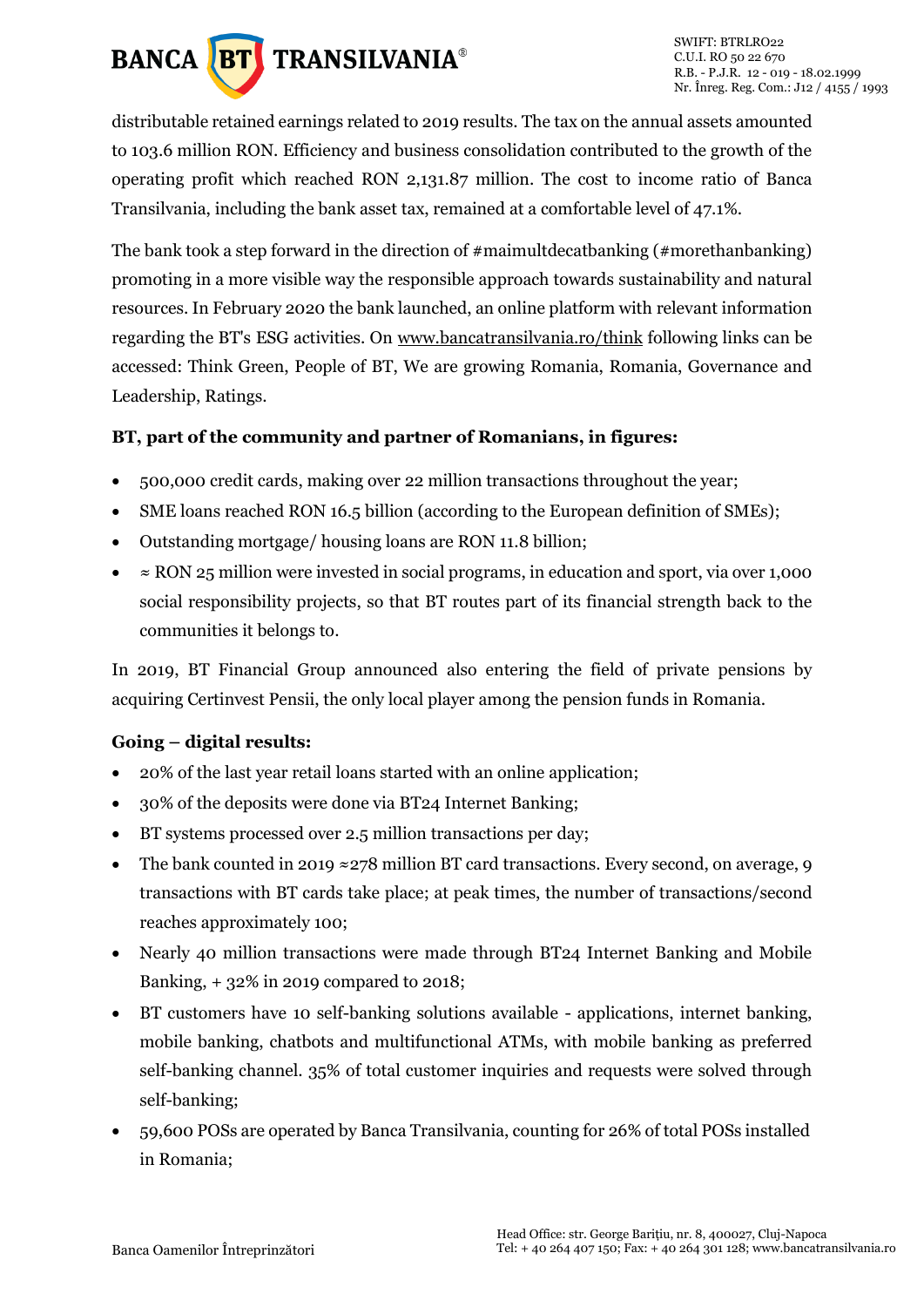

• At the end of the year, BT had a nationwide network of 500 BT Express Plus multifunctional ATMs, that allow self-banking operations and more than 1200 cash ATMs.

### **BT's customers favorite products and services in 2019. Trends:**

- Individual customers preferred the shopping and travelling credit cards: over 100,000 credit cards were issued last year;
- The number of customers using the bank's own wallet-app, BT Pay, is almost 550,000, representing a 3.6-fold increase compared to previous year;
- The start-ups applied for BT Mic loans: half of the total 10,000 customers were financed in 2019;
- SME & Micro customers loan requests grew: BT granted to 18,000 customers 22,000 new loans, amounting to RON 3.3 billion.

### **Other financial information:**

- The non-performing exposures ratio, according to the EBA definition, is 4,36% as at December 31, 2019;
- Total provisions coverage ratio of the non-performing exposures according to the EBA standards is 98%. If collaterals are also considered, the coverage ratio is 128%;
- The bank's CAR is without 2019 profit is at 17.74% and at 21.20% profit included.

### **BT's bet on agribusiness:**

- Banca Transilvania is the largest lender to the Romanian agriculture; following the focus on supporting entrepreneurs and a sustainable growth, agribusiness was one of 2019 priorities and will continue to be also this year;
- During 2019, the bank granted almost 4,500 loans, counting for RON 2 billion and reached to 31,000 agribusiness clients;
- The demand for agribusiness working capital loans  $(+, 39\%)$  number of new loans and 5% as value) and for APIA loans (22% as a number of new loans and 65% as value) was on a growth trend;
- During 2020 the focus will be to support the agribusiness's specialization and revamping to increase productivity and reduce the impact on the environment. The bank, as part of local communities, will contribute to the repositioning of the Romanian agriculture: with technology overtaking the gross work. The bank will also grant scholarships for 10 agronomy students this year;
- 25% of the country's active population works in agriculture and Romania is important for Europe, being its eighth agriculture producer, according to the EU data [\(Eurostat\)](https://ec.europa.eu/eurostat/statistics-explained/index.php?title=Archive:Farmers_in_the_EU_-_statistics).